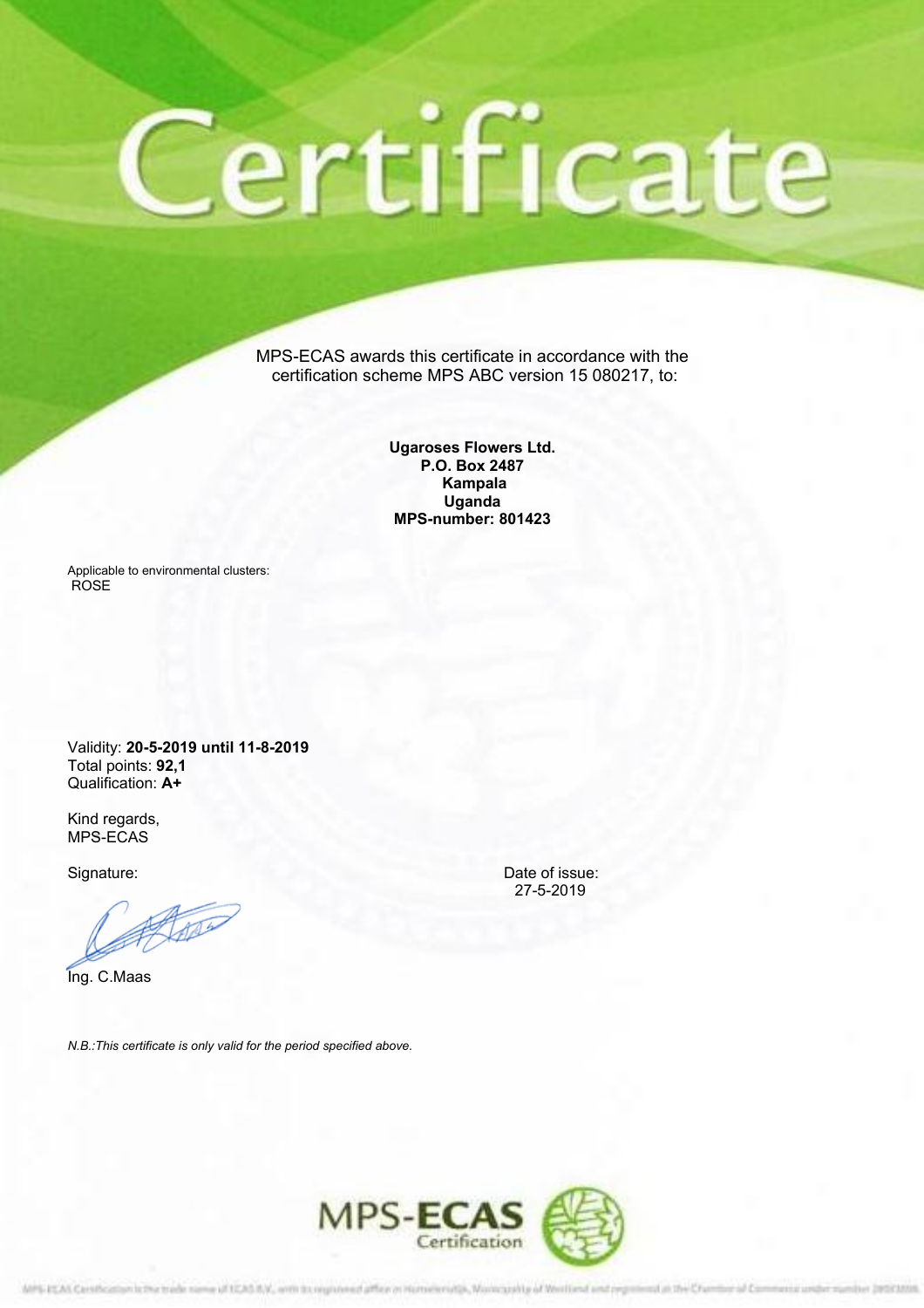# QUALIFICATION AND PERIOD GRAPHS

#### MPS company number:  $801423/01$  Valid: Period 5-2018 until Period 4-2019 801423/01 Company name: Ugaroses Flowers Ltd. (total)

r

# Version: 27-5-2019

|                             |            |                        |           | <b>Table 1: DATA QUALIFICATIONS</b> |                |             |          |          |
|-----------------------------|------------|------------------------|-----------|-------------------------------------|----------------|-------------|----------|----------|
|                             |            | Uw<br>Company standard |           |                                     |                |             |          |          |
| <b>SUBJECT</b>              |            | Lower- Upper<br>limit  | Uw<br>use | Uw<br>points                        | max.<br>points | A+ standard | A+ score | Obtained |
| Crop protection             | Green      | 877,5-1218,8 kg        | 967.4     | 11                                  | 15             |             |          |          |
|                             | Amber      | 526,5-812,5 kg         | 574,5     | 16,6                                | 20             |             |          |          |
|                             | <b>Red</b> | 175,5-365,6 kg         | 12.4      | 15                                  | 15             |             |          |          |
| total                       |            |                        |           | 42,7                                | 50             | 85 %        | 85,3%    | yes      |
| <b>Energy total</b>         |            | 1950-7800 GJ           | 2318,3    | 9,4                                 | 10             | 75 %        | 93,7%    | yes      |
| Fertilizers                 | Nitrogen   | 18850-29900 kg         | 14140,8   | 10                                  | 10             |             |          |          |
|                             | Phosphorus | 3900-7800 kg           | 2590,9    | 10                                  | 10             |             |          |          |
| total                       |            |                        |           | 20                                  | 20             | 75 %        | 100 %    | yes      |
| Waste                       |            | $0 - 130$              | 130       | 10                                  | 10             |             |          |          |
| Water                       |            | $0 - 130$              | 130       | 10                                  | 10             |             |          |          |
| Certified parental material |            |                        |           | $\bf{0}$                            | 10             |             |          |          |
| Total score (points)        |            |                        |           | 92,1                                | 110            | 90          | 92,1     | yes      |
| COMPANY QUALIFICATION       |            |                        |           | A+                                  |                |             |          |          |

#### **COMPANY USAGE PER 13 PERIODS** <--------> = Upper limit <........> = Lower limit







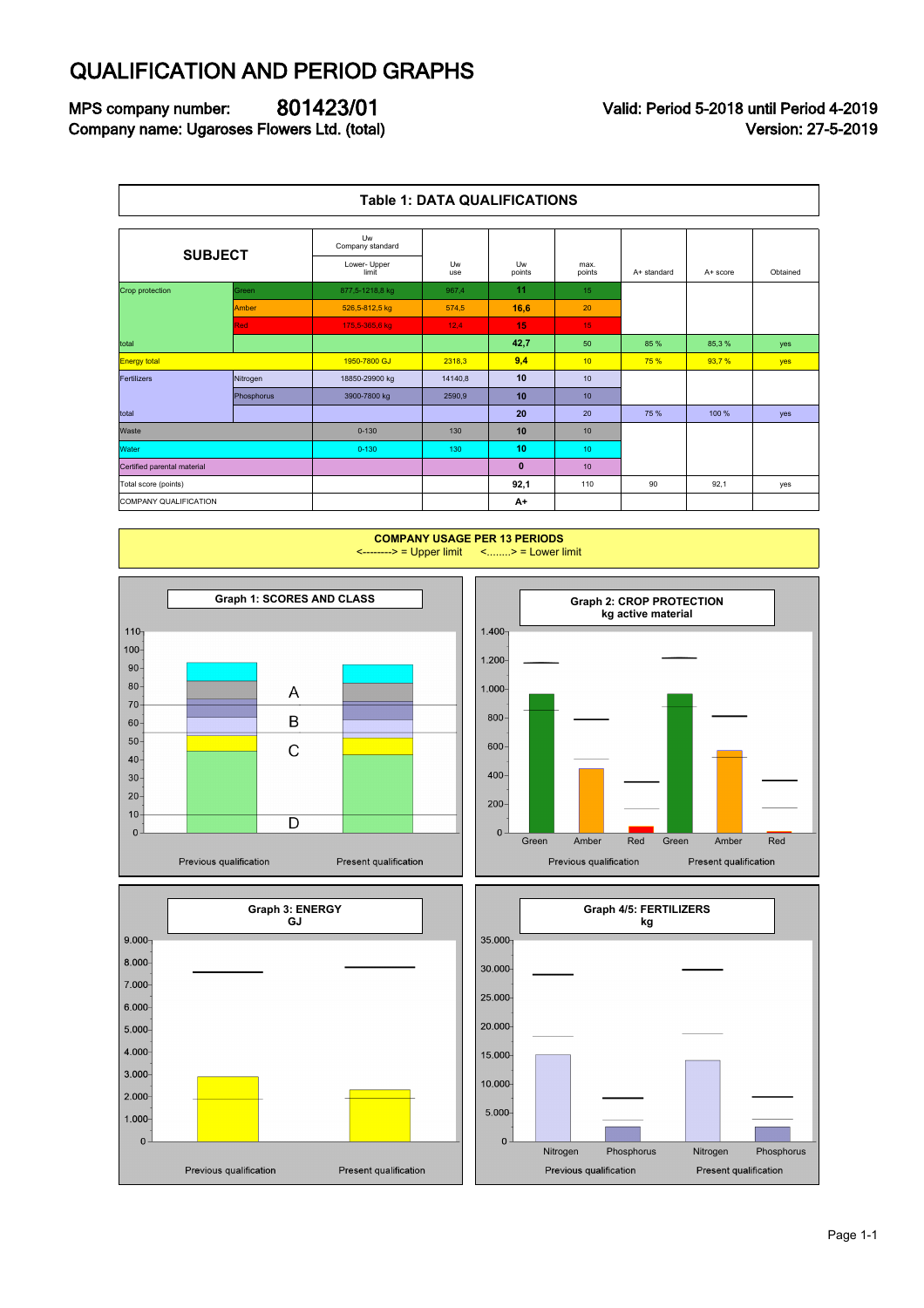# QUALIFICATION AND PERIOD GRAPHS

MPS company number: 801423/01 Valid: Period 5-2018 until Period 4-2019 801423/01 Company name: Ugaroses Flowers Ltd. (total)

Version: 27-5-2019

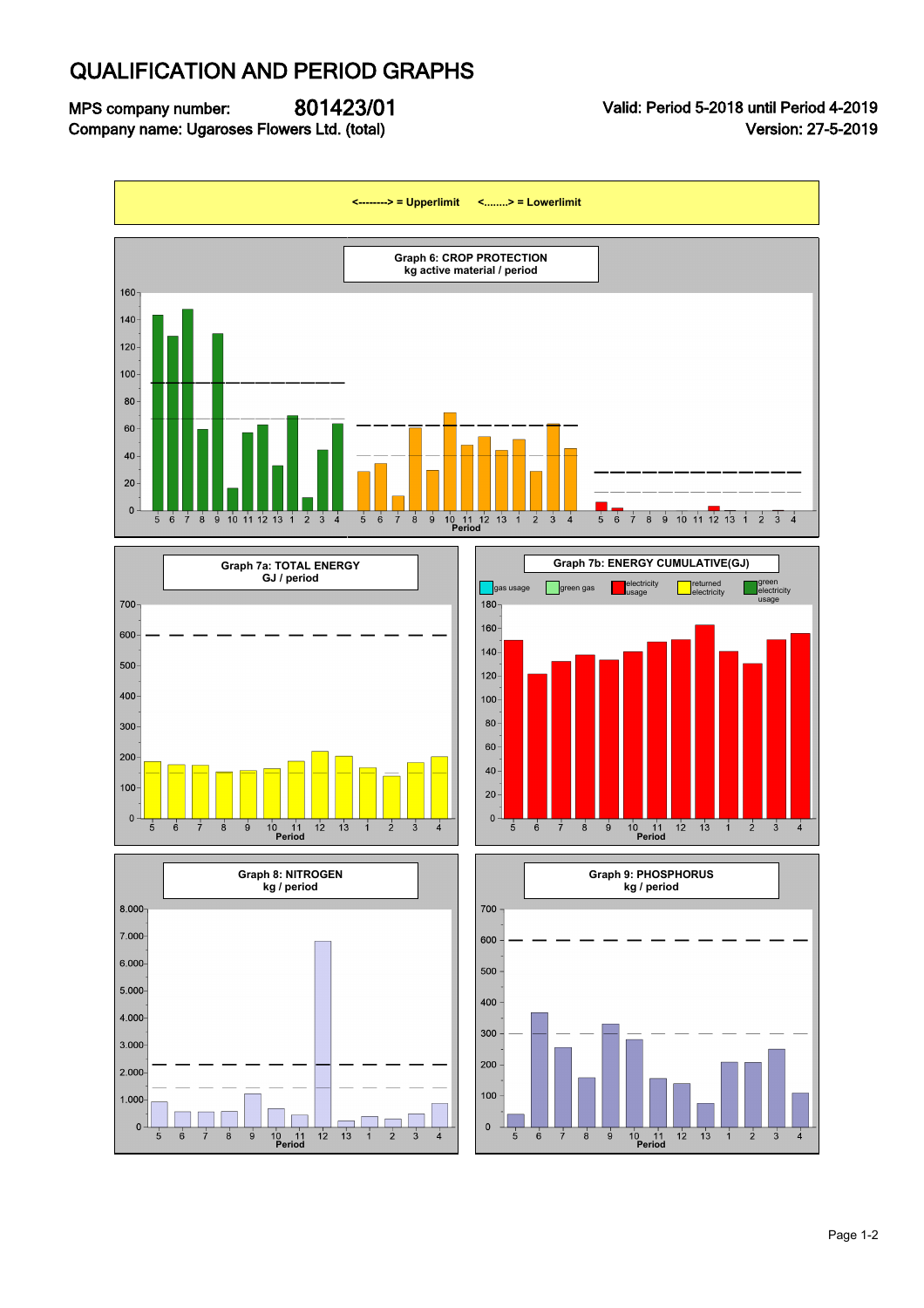# MPS-Overview Composition of Qualification

#### MPS company number:  $801423/01$  Valid: Period 5-2018 until Period 4-2019 801423/01

### Company name: Ugaroses Flowers Ltd. (total)

# Version: 27-5-2019

## Composition of points MPS environmentally certified parental material

|                                              | (Average)       | Your   | Max    |
|----------------------------------------------|-----------------|--------|--------|
| <b>Certified parental material</b>           | area            | Points | points |
| Total cultivated area 1)                     | 130000 m2       |        |        |
| Area certified parental material MPS-ABC     | 0 <sub>m2</sub> |        | 10     |
| Area certified parental material GLOBALGAP   | 0 <sub>m2</sub> |        |        |
| Total points for Certified parental material |                 |        | 10     |

1) Total means: the total area covered and uncovered cultivation and the second crop layer. Not included is the uncultivated area.

|               | Dverview Environmental zones⊥ |        |        |        |        |                 |        |        |        |        |        |        |        |
|---------------|-------------------------------|--------|--------|--------|--------|-----------------|--------|--------|--------|--------|--------|--------|--------|
|               |                               |        |        |        |        |                 |        |        |        |        |        |        |        |
| Period        |                               |        |        |        |        | 10 <sup>1</sup> |        | 12     | 13.    |        | -      |        |        |
| Environmental | Zone 4                        | Zone 4 | Zone 4 | Zone 4 | Zone 4 | Zone 4          | Zone 4 | Zone 4 | Zone 4 | Zone 4 | Zone 4 | Zone 4 | Zone 4 |

#### Company usage of MPS-MIND

| Pesticide            | Indicator            | active ingredient           | Annual company use of |              |            |
|----------------------|----------------------|-----------------------------|-----------------------|--------------|------------|
|                      | color                |                             | active substance      |              |            |
|                      |                      |                             | Green                 | <b>Amber</b> | <b>Red</b> |
| Abamectin            | $\bullet$            | abamectin                   |                       | 0,540        |            |
| Ace 750 WSP          | $\bullet$            | acephate                    | 1,500                 |              |            |
| Admiral              | $\bullet$            | pyriproxyfen                |                       | 0,900        |            |
| Aliette 80 WP        | $\bullet$            | fosetyl-aluminium           | 284,800               |              |            |
| Aluminium sulphate   | $\circ$              | aluminium sulphate          |                       |              |            |
| Amisil               | $\overline{\circ}$   | siliconen                   |                       |              |            |
| Antracol 70 WP       | $\bullet$            | propineb                    | 35,700                |              |            |
| Apollo 50 SC         | $\bullet$            | clofentezin                 |                       | 22,900       |            |
| Asataf 75 SP         | $\bullet$            | acephate                    | 12,000                |              |            |
| Baycor 300 EC        | Ο                    | bitertanol                  | 0,886                 |              |            |
| Bellis 38 WG         | Ο                    | boscalid                    | 5,292                 |              |            |
|                      | $\bullet$            | pyraclostrobin              | 2,688                 |              |            |
| Belt                 | $\bullet$            | flubendiamide               | 5,760                 |              |            |
| <b>Bio Nematon</b>   | $\circ$              | paecilomyces lilacinus      |                       |              |            |
| <b>BotaniGard ES</b> | $\circ$              | beauveria bassiana          |                       |              |            |
| Calypso SC 480       | $\bullet$            | thiacloprid                 |                       | 0,768        |            |
| Captan 80 WP         | $\bullet$            | captan                      |                       | 24,000       |            |
| Chlorine 65%         | $\overline{\bullet}$ | calciumhypochlorite         |                       | 275,990      |            |
| Control 70 WDG       | $\bullet$            | thiophanate-methyl          | 17,436                |              |            |
| Coragen 20 SC        | $\bullet$            | chloantraniliprole          |                       | 0,002        |            |
| Daconil (720)        | Ο                    | chlorothalonil              | 10,800                |              |            |
| Dimilin 25 WP        | Ο                    | diflubenzuron               | 1,250                 |              |            |
| Evisect S            | $\bullet$            | thiocyclam hydrogen oxalate |                       | 2,000        |            |
| Flint 50 WG          | $\bullet$            | trifloxistrobin             | 4,000                 |              |            |
| Folicur 250 EC       | $\bullet$            | tebuconazole                |                       | 3,808        |            |
| Golan 20 SP (vast)   | $\bullet$            | acetamiprid                 |                       | 9,354        |            |
| Impulse EC 500       | $\bullet$            | spiroxamine                 |                       | 131,500      |            |
| Infinito SC 687.5    | $\bullet$            | fluopicolide                |                       | 0,085        |            |
|                      | $\bullet$            | propamocarb                 | 0,848                 |              |            |
| Jik                  | $\circ$              | sodium hypochlorite         |                       |              |            |
| Kanemite 15 SC       | $\bullet$            | acequinocyl                 | 0,790                 |              |            |
| Kobe 1.2 SL          | $\circ$              | plant extract               |                       |              |            |
| Levo 2.4 SL          | $\bullet$            | oxymatrine                  |                       | 0,336        |            |
| Luna Sensation       | Ο                    | fluopyram                   | 5,285                 |              |            |
|                      | $\bullet$            | trifloxistrobin             | 5,285                 |              |            |
| Mancozeb             | $\bullet$            | mancozeb                    | 256,000               |              |            |
| Match 50 EC          | $\bullet$            | lufenuron                   |                       |              | 0,750      |
|                      |                      |                             |                       |              |            |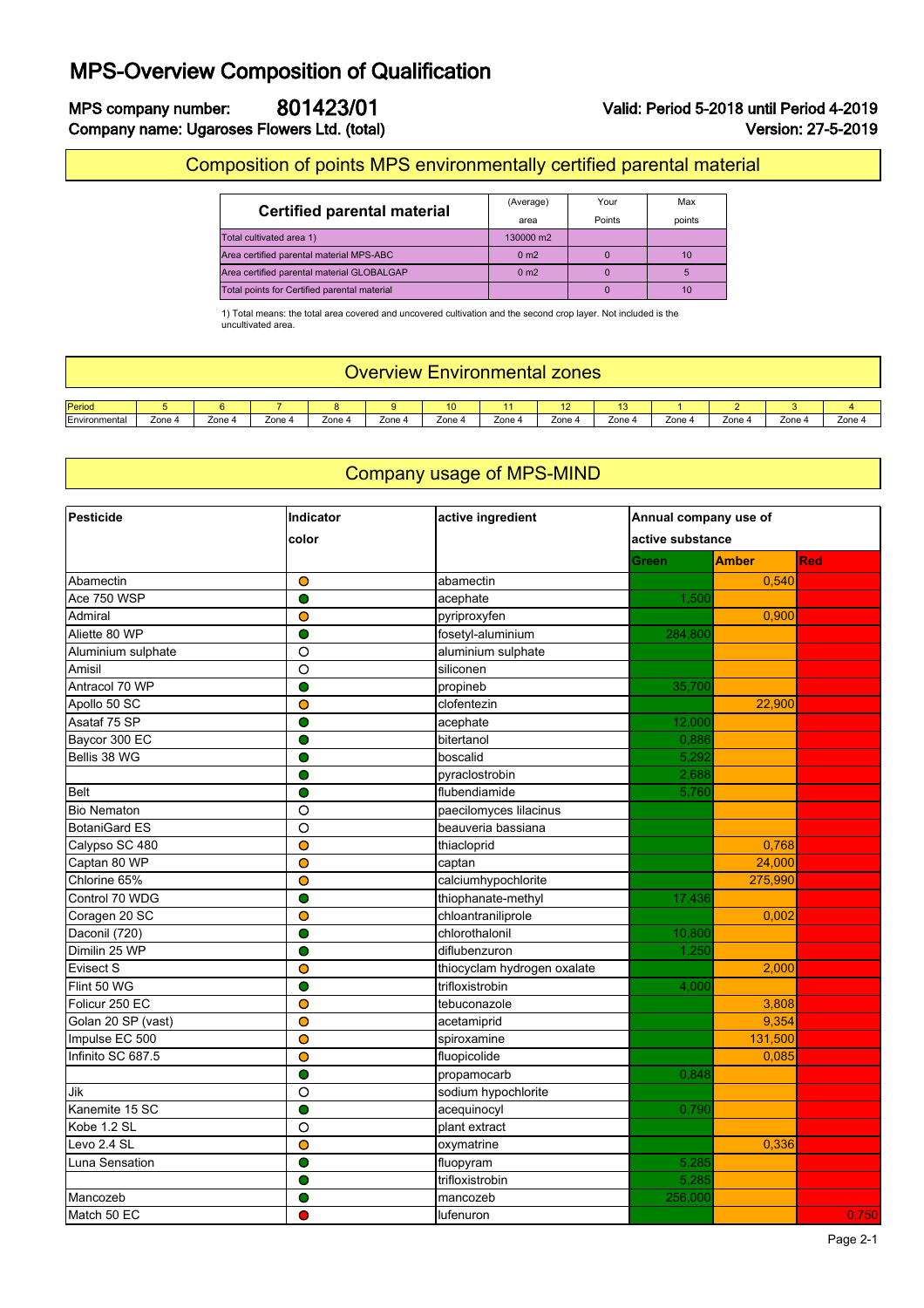# MPS-Overview Composition of Qualification

MPS company number:  $801423/01$  Valid: Period 5-2018 until Period 4-2019 801423/01 Company name: Ugaroses Flowers Ltd. (total)

# Version: 27-5-2019

## Company usage of MPS-MIND

| Pesticide                              | <b>Indicator</b> | active ingredient         | Annual company use of |              |        |
|----------------------------------------|------------------|---------------------------|-----------------------|--------------|--------|
|                                        | color            |                           | active substance      |              |        |
|                                        |                  |                           | <b>Green</b>          | <b>Amber</b> | Red    |
| Melody duo 69                          | Ο                | iprovalicarb              | 11.700                |              |        |
| Melody duo 69                          | ❶                | propineb                  | 78,000                |              |        |
| Milraz 76 WP                           | ●                | cymoxanil                 | 2.520                 |              |        |
|                                        | O                | propineb                  | 29.400                |              |        |
| Mospilan 200 SP                        | $\bullet$        | acetamiprid               |                       | 0.600        |        |
| Movento OD 150                         | ∍                | spirotetramat             | 0.105                 |              |        |
| Oberon                                 | ●                | spiromesifen              | 19,488                |              |        |
| Pegasus 500 SC                         | Ο                | diafenthiurion            |                       | 8,500        |        |
| <b>Previcur N</b>                      | ∩                | propamocarb hydrochloride | 117,253               |              |        |
| Proplant                               | ●                | propamocarb hydrochloride | 19.783                |              |        |
| Protect                                | $\bullet$        | acetamiprid               |                       | 79,800       |        |
| Prove 1.9 EC                           | $\bullet$        | emamectin benzoate        |                       | 1,450        |        |
| Ridomil Gold                           | ●                | Imancozeb                 | 6.720                 |              |        |
|                                        | $\bullet$        | metalaxyl                 |                       | 0,420        |        |
| Rooting hormone 0.6%                   | D                | indolylbutyric acid       | 0,125                 |              |        |
| Round-up (480)                         | $\bullet$        | glyphosate                |                       | 11,520       |        |
| Rovral 250 flow                        | 0                | iprodione                 |                       |              | 8,400  |
| Secure 36 SC                           | Ο                | chlorfenapyr              |                       |              | 3,240  |
| Silwet gold                            | $\circ$          | siliconen                 |                       |              |        |
| Thiovit wp                             | $\circ$          | sulfur/sulphur            |                       |              |        |
| Thiram 80 WP                           | ●                | thiram                    | 32,000                |              |        |
| Annual company use of active substance |                  |                           | 967,413               | 574,473      | 12,390 |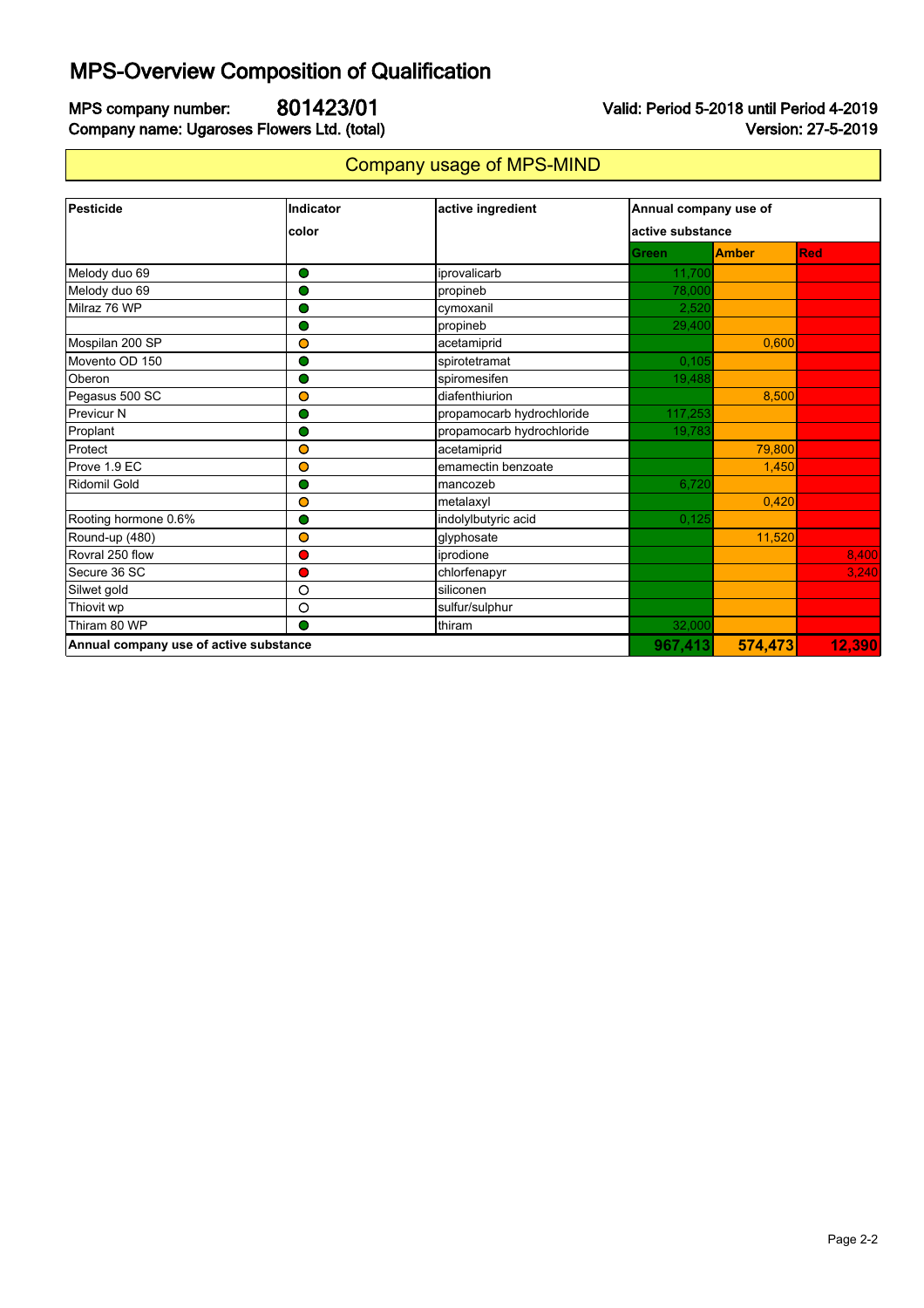# OVERVIEW RECORDED DATA

801423/01

| MPS company number:<br>Company name: Ugaroses Flowers Ltd. (total) | 801423/01 |        |        |        |              |                |              | Valid: Period 5-2018 until Period 4-2019 |          | Version: 27-5-2019 |
|--------------------------------------------------------------------|-----------|--------|--------|--------|--------------|----------------|--------------|------------------------------------------|----------|--------------------|
| Code Description                                                   | Unit      | Period | Period | Period | Period       | Period         | Period       | Period                                   | Subtotal | <b>Year total</b>  |
|                                                                    |           | 11     | 12     | 13     | $\mathbf{1}$ | $\overline{2}$ | $\mathbf{3}$ | 4                                        |          |                    |
| <b>FORM RECEIVED</b>                                               |           | yes    | yes    | yes    | yes          | yes            | yes          | yes                                      |          |                    |
| <b>CROP PROTECTION AGENTS</b>                                      |           |        |        |        |              |                |              |                                          |          |                    |
| 3336 Abamectin                                                     | ml        | 6000   | 20     |        |              |                |              | 955                                      | 6975     | 29975              |
| 3329 Ace 750 WSP                                                   | gram      |        |        |        |              |                |              |                                          |          | 2000               |
| 3618 Admiral                                                       | ml        |        |        |        |              |                |              |                                          |          | 9000               |
| 3085 Aliette 80 WP                                                 | gram      |        | 30000  | 20000  | 50000        |                | 20000        | 20000                                    | 140000   | 356000             |
| 3172 Aluminium sulphate                                            | gram      | 2000   | 9700   | 8200   | 31500        | 25000          | 35000        | 30000                                    | 141400   | 156400             |
| 3684 Amisil                                                        | ml        | 59600  | 55600  | 34800  | 77400        | 77600          | 78400        | 46400                                    | 429800   | 774500             |
| 3023 Antracol 70 WP                                                | gram      | 16000  | 6000   |        |              |                | 19000        | 10000                                    | 51000    | 51000              |
| 3068 Apollo 50 SC                                                  | ml        |        | 3000   |        |              |                |              |                                          | 3000     | 45800              |
| 3771 Asataf 75 SP                                                  | gram      |        |        |        |              |                |              |                                          |          | 16000              |
| 3031 Baycor 300 EC                                                 | ml        |        |        |        |              |                |              |                                          |          | 2953               |
| 3564 Bellis 38 WG                                                  | gram      |        |        |        |              |                |              | 6000                                     | 6000     | 21000              |
| 3585 Belt                                                          | ml        | 700    |        |        |              | 1600           |              | 700                                      | 3000     | 12000              |
| 3741 Bio Nematon                                                   | ml        | 20000  |        |        |              |                |              |                                          | 20000    | 200000             |
| 3577 BotaniGard ES                                                 | ml        | 8000   | 12000  | 14000  | 8000         | 26000          |              |                                          | 68000    | 108953             |
| 3375 Calypso SC 480                                                | ml        |        |        |        |              |                |              |                                          |          | 1600               |
| 3369 Captan 80 WP                                                  | gram      |        |        | 20000  |              |                |              | 10000                                    | 30000    | 30000              |
| 3331 Chlorine 65%                                                  | gram      | 40000  | 45000  | 20600  | 32000        |                | 53000        | 40000                                    | 230600   | 424600             |
| 3697 Control 70 WDG                                                | gram      | 24     |        |        |              |                | 3648         | 11534                                    | 15206    | 24908              |
| 3721 Coragen 20 SC                                                 | ml        |        | 12     |        |              |                |              |                                          | 12       | 12                 |
| 3435 Daconil (720)                                                 | ml        |        |        |        |              |                |              |                                          |          | 15000              |
| 3134 Dimilin 25 WP                                                 | gram      |        |        |        |              |                |              |                                          |          | 5000               |
| 3012 Evisect S                                                     | gram      |        |        |        |              |                |              |                                          |          | 4000               |
| 3306 Flint 50 WG                                                   | gram      | 500    |        |        |              |                |              |                                          | 500      | 8000               |
| 3182 Folicur 250 EC                                                | ml        |        |        |        |              |                | 12250        |                                          | 12250    | 15230              |
| 3826 Golan 20 SP (vast)                                            | gram      |        |        |        | 10000        |                |              |                                          | 10000    | 46770              |
| 3311 Impulse EC 500                                                | ml        | 12000  | 16500  | 15000  | 21000        | 15750          | 30750        | 18000                                    | 129000   | 263000             |
| 3662 Infinito SC 687.5                                             | ml        |        |        |        |              |                |              |                                          |          | 1356               |
| 3140 Jik                                                           | gram      | 2000   | 50     |        |              | 1250           | 2250         |                                          | 5550     | 18300              |
| 3728 Kanemite 15 SC                                                | ml        |        |        | 3000   |              | 2000           |              |                                          | 5000     | 5000               |
| 3896 Kobe 1.2 SL                                                   | ml        |        |        |        |              |                |              |                                          |          | 6000               |
| 3719 Levo 2.4 SL                                                   | ml        | 2588   |        |        | 5000         | 5000           |              |                                          | 12588    | 14000              |
| 3714 Luna Sensation                                                | ml        | 3700   |        |        |              |                |              |                                          | 3700     | 21140              |
| 3259 Mancozeb                                                      | gram      |        |        |        |              |                |              | 20000                                    | 20000    | 320000             |
| 3260 Match 50 EC                                                   | ml        |        | 10000  | 5000   |              |                |              |                                          | 15000    | 15000              |
| 3454 Melody duo 69                                                 | gram      |        |        | 20000  | 16000        | 4000           |              | 10000                                    | 50000    | 130000             |
| 3045 Milraz 76 WP                                                  | gram      | 16000  | 6000   |        |              |                |              |                                          | 22000    | 42000              |
| 3763 Mospilan 200 SP                                               | qram      |        |        |        |              |                |              | 3000                                     | 3000     | 3000               |

# Valid: Period 5-2018 until Period 4-2019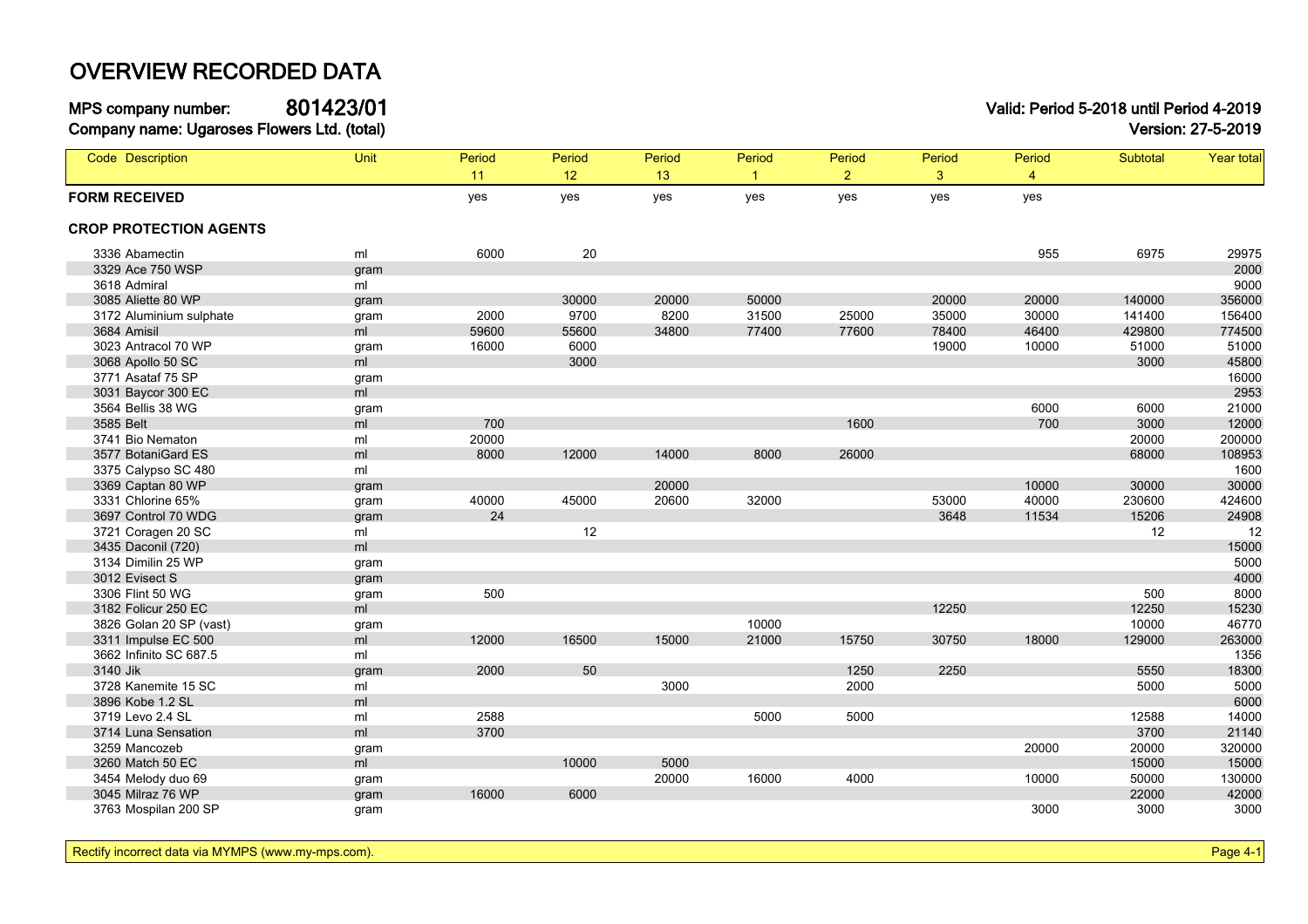#### MPS company number: Company name: Ugaroses Flowers Ltd. (total) 801423/01

| Code Description                          | Unit  | Period | Period | Period | Period       | Period         | Period | Period         | Subtotal | Year total |
|-------------------------------------------|-------|--------|--------|--------|--------------|----------------|--------|----------------|----------|------------|
|                                           |       | 11     | 12     | 13     | $\mathbf{1}$ | 2 <sup>2</sup> | 3      | $\overline{4}$ |          |            |
| <b>CROP PROTECTION AGENTS (Continued)</b> |       |        |        |        |              |                |        |                |          |            |
| 3664 Movento OD 150                       | ml    |        |        |        |              |                |        |                |          | 700        |
| 3436 Oberon                               | ml    | 4000   | 4000   |        |              | 4200           | 8000   |                | 20200    | 81200      |
| 3249 Pegasus 500 SC                       | ml    | 13200  | 3800   |        |              |                |        |                | 17000    | 17000      |
| 3075 Previcur N                           | ml    | 20110  | 18520  | 4000   | 26000        | 6360           | 10640  | 10000          | 95630    | 162400     |
| 3296 Proplant                             | ml    |        |        |        |              |                | 4500   |                | 4500     | 27400      |
| 3642 Protect                              | gram  | 10000  | 14000  | 8000   | 20000        | 22000          |        |                | 74000    | 84000      |
| 3683 Prove 1.9 EC                         | ml    |        |        |        |              |                | 66200  | 9300           | 75500    | 75500      |
| 3264 Ridomil Gold                         | gram  |        |        |        |              | 500            |        |                | 500      | 10500      |
| 3156 Rooting hormone 0.6%                 | gram  | 1500   | 2500   |        |              | 1000           | 2000   | 1000           | 8000     | 20750      |
| 3077 Round-up (480)                       | ml    |        |        |        |              |                | 20000  | 4000           | 24000    | 24000      |
| 3054 Rovral 250 flow                      | ml    |        |        |        |              |                |        |                |          | 33600      |
| 3089 Secure 36 SC                         | ml    |        | 8000   |        |              |                | 1000   |                | 9000     | 9000       |
| 3609 Silwet gold                          | ml    |        |        |        |              |                |        |                |          | 63300      |
| 3081 Thiovit wp                           | gram  |        |        |        |              |                |        |                |          | 30000      |
| 3056 Thiram 80 WP                         | gram  | 20000  | 20000  |        |              |                |        |                | 40000    | 40000      |
|                                           |       |        |        |        |              |                |        |                |          |            |
| <b>WATER</b>                              |       |        |        |        |              |                |        |                |          |            |
| 21 Total irrigation                       | m3    | 32020  | 23190  | 11450  | 24204        | 22540          | 31240  | 29020          | 173664   | 315064     |
| <b>ENERGY</b>                             |       |        |        |        |              |                |        |                |          |            |
| 4 Electricity usage (Total)               | kWh   | 16542  | 16743  | 18102  | 15641        | 14501          | 16738  | 17324          | 115591   | 206274     |
| 54 Diesel oil/fuel                        | litre | 1100   | 1960   | 1180   | 729          | 240            | 920    | 1320           | 7449     | 13009      |
| <b>FERTILIZERS</b>                        |       |        |        |        |              |                |        |                |          |            |
|                                           |       |        |        |        |              |                |        |                |          |            |
| 543 Calcium ammonium nitrate              | kg    |        | 23190  |        |              | 34             | 50     | 1985           | 25259    | 30723,2    |
| 909 Calcium chloride                      | kg    |        |        |        |              |                |        |                |          | 437        |
| 545 Calcium nitrate (nitrate of Lime)     | kg    | 1479,6 | 1742   | 736,1  | 1518.5       | 1843,9         | 1687,6 | 1300           | 10307,7  | 19540,4    |
| 971 EcoKsil 0+0+19.8                      | litre |        |        | 0,015  | 19,905       |                |        |                | 19,92    | 19,92      |
| 530 Fe EDTA-K 13%                         | kg    |        |        | 16,15  | 8,85         | 25             | 40     | 59             | 149      | 296,98     |
| 914 Ferrilene 4.8                         | kg    |        |        |        |              |                | 60     |                | 60       | 60         |
| 687 Libfer EDDHA 6% Fe                    | kg    | 80     | 92     |        | 12           |                |        |                | 184      | 352        |
| 572 Magnesium nitrate                     | kg    | 450    |        | 200,2  | 1480,4       | 19,6           |        | 746            | 2896,2   | 4852,4     |
| 516 Magnesium sulphate                    | kg    | 1397,6 | 1452,4 | 850,4  | 1229,6       | 1398,6         | 1201   | 450            | 7979,6   | 16877,6    |
| 575 Manganese sulphate                    | kg    | 115    | 98     | 42     | 24           |                |        |                | 279      | 449        |
| 634 Microfeed 101                         | kg    | 101    | 50     |        |              |                |        |                | 151      | 328,88     |
| 943 Mn Chelate 13%                        | kg    |        |        |        |              |                |        |                |          | 21         |

Valid: Period 5-2018 until Period 4-2019

Version: 27-5-2019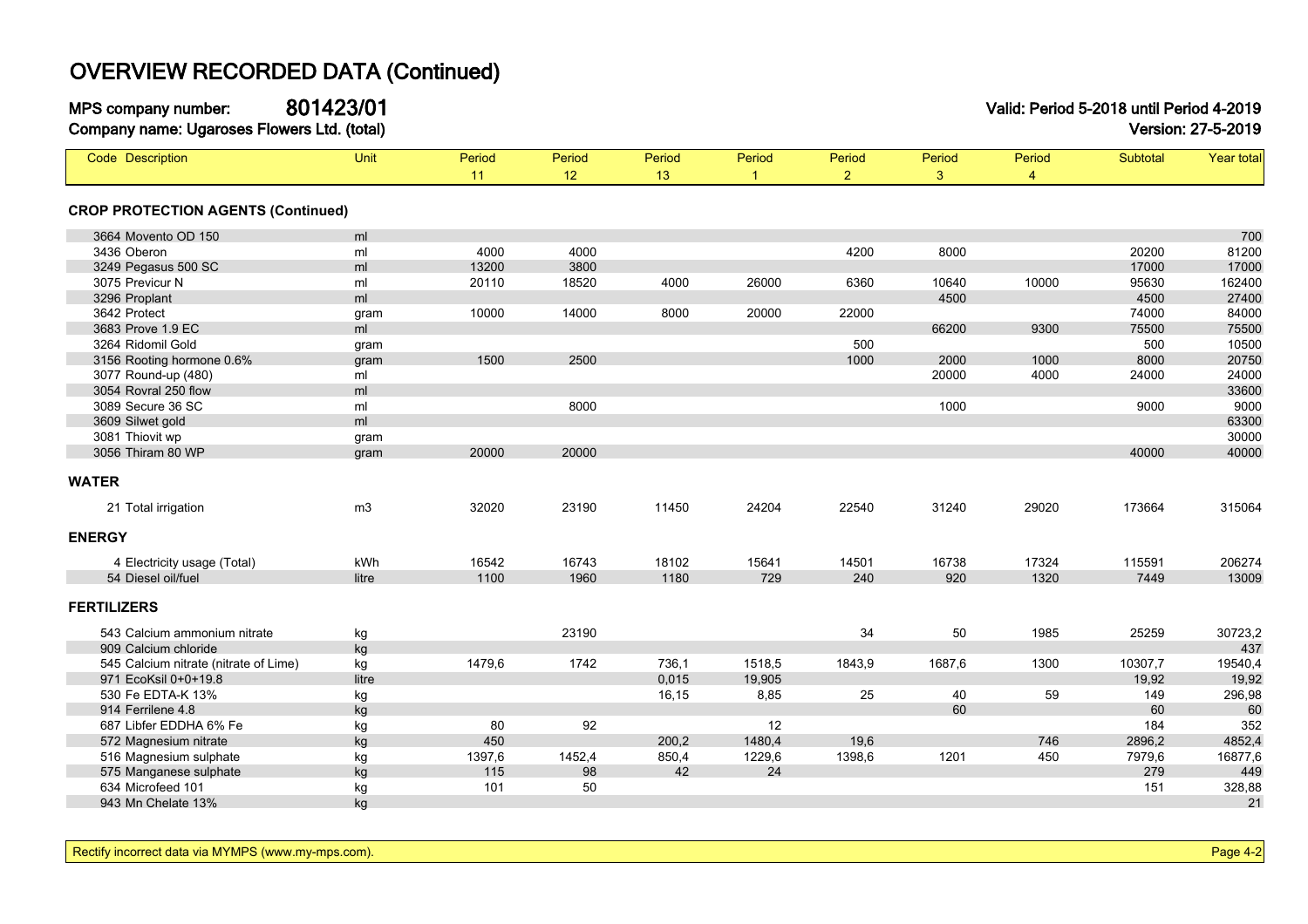#### MPS company number: Company name: Ugaroses Flowers Ltd. (total) 801423/01

#### Valid: Period 5-2018 until Period 4-2019 Version: 27-5-2019

| Code Description                                                                                        | Unit         | Period<br>11 | Period<br>12 <sup>°</sup> | Period<br>13 | Period | Period<br>$\overline{2}$ | Period<br>3 | Period<br>4 | Subtotal                      | Year total |
|---------------------------------------------------------------------------------------------------------|--------------|--------------|---------------------------|--------------|--------|--------------------------|-------------|-------------|-------------------------------|------------|
| <b>FERTILIZERS (Continued)</b>                                                                          |              |              |                           |              |        |                          |             |             |                               |            |
| 580 Mono-ammonium phosphate (MAP)<br>$12+61.7+0$                                                        | kg           | 581,5        | 155,2                     | 1,8          | 2,5    | 1                        | 5,2         |             | 747,2                         | 5254       |
| 581 Mono-potassium phosphate (MKP)                                                                      | kg           |              | 429,5                     | 336          | 914    | 912                      | 1021,5      | 482         | 4095                          | 5035       |
| 0+52.29+33.98                                                                                           |              |              |                           |              |        |                          |             |             |                               |            |
| 346 Nitric acid 38%                                                                                     | litre        |              | 85                        |              |        |                          |             |             | 85                            | 85         |
| 738 Nitric Acid 68%                                                                                     | litre        | 10           |                           | 60           | 5      | 50                       | 20          | 70          | 215                           | 755        |
| 892 NPK 12+10+18                                                                                        | kg           |              |                           |              |        |                          | 375         |             | 375                           | 375        |
| 333 Phosphoric acid 59%                                                                                 | litre        |              |                           |              |        |                          |             |             |                               | 50         |
| 537 Potassium nitrate 13+0+45                                                                           | kg           | 751,3        | 2070,2                    | 650          |        |                          | 1297,8      | 300,7       | 5070                          | 11148,9    |
| 590 Sequestrene FE 138                                                                                  | kg           |              |                           |              |        |                          | 32          |             | 32                            | 43         |
| 956 Veni Shine HC 9+0+6                                                                                 | litre        |              | 4                         |              |        |                          |             |             | 4                             | 75         |
| <b>ENVIRONMENTAL CLUSTERS</b>                                                                           |              |              |                           |              |        |                          |             |             |                               |            |
|                                                                                                         | Indoor crops |              |                           |              |        |                          |             |             |                               |            |
| 2014 ROSE                                                                                               | m2           | 130000       | 130000                    | 130000       | 130000 | 130000                   | 130000      | 130000      |                               |            |
|                                                                                                         | Subtotal     | 130000       | 130000                    | 130000       | 130000 | 130000                   | 130000      | 130000      |                               |            |
|                                                                                                         |              |              |                           |              |        |                          |             |             |                               |            |
| <b>GENERAL INFORMATION FORM</b>                                                                         |              |              |                           |              |        |                          |             |             |                               |            |
| <b>MPS-Mind</b>                                                                                         |              |              |                           |              |        |                          |             |             |                               |            |
| <b>Surface water</b><br>3900 What is the minimum distance of these fields to the nearest surface water? |              |              |                           |              |        |                          |             |             | $<$ 250 metres / $<$ 820 feet |            |

| 3900         | what is the minimum distance of these fields to the nearest surface water?                                             | $\le$ 250 metres / $\le$ 820 feet        |
|--------------|------------------------------------------------------------------------------------------------------------------------|------------------------------------------|
| Cover        |                                                                                                                        |                                          |
| 3910         | Does the surface of covered crops exceed 95% of this part registration?                                                | Yes                                      |
| <b>Slope</b> |                                                                                                                        |                                          |
| 3902         | What is the maximum slope of a field in this part registration?                                                        | $3 - 10%$                                |
|              | Leaching to groundwater                                                                                                |                                          |
| 3903         | Do you grow more than 95% of your crops in a closed (recirculation) system, achieving less than 3% loss of drainwater? | <b>No</b>                                |
| 3904         | What is the minimum depth of the groundwater, taken over all your fields?                                              | $>= 15$ metres / $>= 49.2$ feet          |
| 3905         | What is the lowest percentage of organic matter of your soil, taken over all your fields of this part registration?    | $< 1.5\%$                                |
| 3906         | What is the average precipitation per annum? (if unknown, please leave blank)                                          | $>$ 1500 mm annually $/$ > 59 inch annua |
| 3907         | How many months per year may be regarded as exceptionally dry (less than 2% of the annual precipitation)?              | $2 - 6$ months                           |
| 3908         | What is the average day and night temperature over a whole year? (if unknown, please leave blank)                      | < 20 degrees C / 68 degrees F            |
|              |                                                                                                                        |                                          |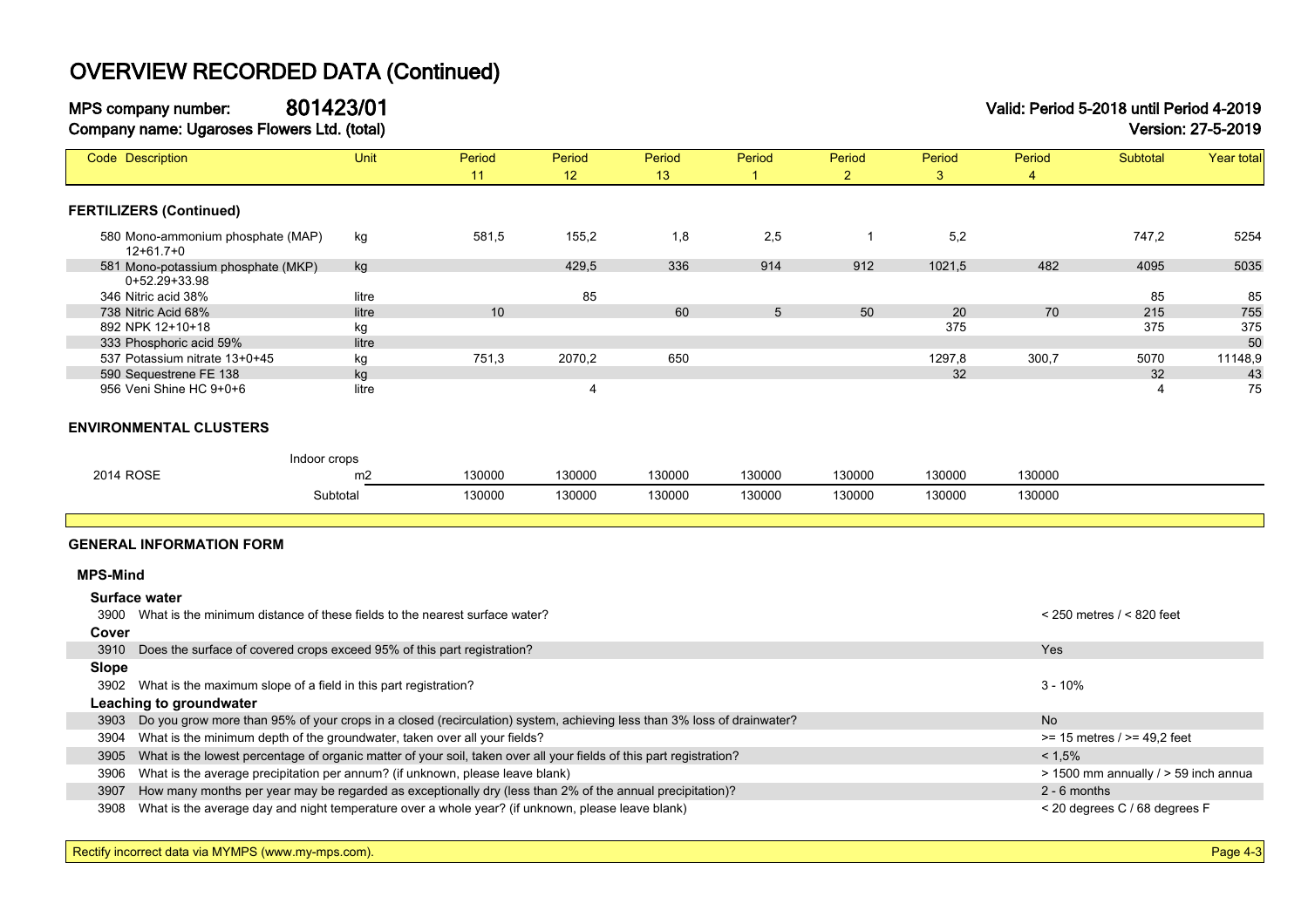MPS company number: Company name: Ugaroses Flowers Ltd. (total) 801423/01

#### **GENERAL INFORMATION FORM**

#### **Water management**

| 45 Is rainwater being collected?                              | Yes |
|---------------------------------------------------------------|-----|
| 47 Do you collect leaking water while working with chemicals? | Yes |
| 49 Do you record water use?                                   | Yes |
| 50 Do you use drip irrigation or recirculation?               | Yes |
| Waste management                                              |     |
| 41 Is organic waste being processed in a responsible way?     | Yes |
| 42 Is paper being processed in a responsible way?             | Yes |
| 43 Is plastic being processed in a responsible way?           | Yes |
| 44 Is chemical waste being processed in a responsible way?    | Yes |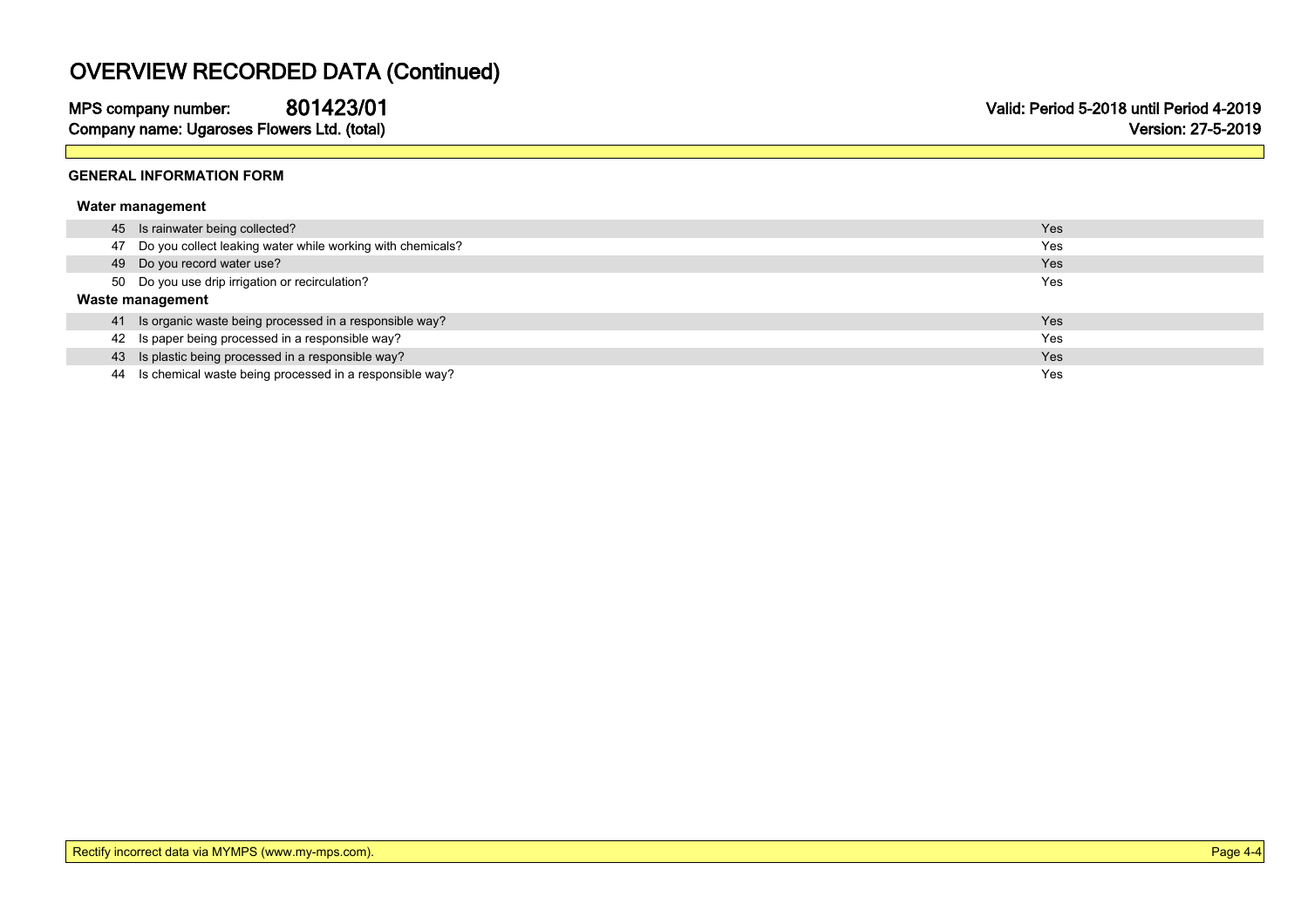# OVERVIEW RECORDED DATA

#### MPS company number: Company name: Ugaroses Flowers Ltd. (total) 801423/01

#### Valid: Period 5-2018 until Period 4-2019 Version: 27-5-2019

| Code Description              | Unit | Period | Period      | Period         | Period | Period | Period | Subtotal |  |
|-------------------------------|------|--------|-------------|----------------|--------|--------|--------|----------|--|
|                               |      | 5      | $6^{\circ}$ | $\overline{7}$ | 8      | 9      | 10     |          |  |
| <b>FORM RECEIVED</b>          |      | yes    | yes         | yes            | yes    | yes    | yes    |          |  |
| <b>CROP PROTECTION AGENTS</b> |      |        |             |                |        |        |        |          |  |
| 3336 Abamectin                | ml   |        |             | 15000          |        |        | 8000   | 23000    |  |
| 3329 Ace 750 WSP              | gram |        |             |                |        | 2000   |        | 2000     |  |
| 3618 Admiral                  | ml   |        | 9000        |                |        |        |        | 9000     |  |
| 3085 Aliette 80 WP            | gram | 64000  | 39000       | 40000          |        | 60000  | 13000  | 216000   |  |
| 3172 Aluminium sulphate       | gram | 9500   |             |                | 3500   | 2000   |        | 15000    |  |
| 3684 Amisil                   | ml   | 54000  | 65900       |                | 73600  | 81200  | 70000  | 344700   |  |
| 3023 Antracol 70 WP           | gram |        |             |                |        |        |        |          |  |
| 3068 Apollo 50 SC             | ml   | 12000  | 13800       |                | 4000   | 13000  |        | 42800    |  |
| 3771 Asataf 75 SP             | gram |        |             | 8000           | 8000   |        |        | 16000    |  |
| 3031 Baycor 300 EC            | ml   | 2953   |             |                |        |        |        | 2953     |  |
| 3564 Bellis 38 WG             | gram |        | 14000       | 1000           |        |        |        | 15000    |  |
| 3585 Belt                     | ml   |        |             | 5000           |        | 4000   |        | 9000     |  |
| 3741 Bio Nematon              | ml   |        |             | 50000          |        | 130000 |        | 180000   |  |
| 3577 BotaniGard ES            | ml   | 2953   | 18000       |                |        | 4000   | 16000  | 40953    |  |
| 3375 Calypso SC 480           | ml   |        | 1600        |                |        |        |        | 1600     |  |
| 3369 Captan 80 WP             | gram |        |             |                |        |        |        |          |  |
| 3331 Chlorine 65%             | gram | 11500  | 8500        |                | 75500  | 19000  | 79500  | 194000   |  |
| 3697 Control 70 WDG           | gram |        | 9600        |                |        |        | 102    | 9702     |  |
| 3721 Coragen 20 SC            | ml   |        |             |                |        |        |        |          |  |
| 3435 Daconil (720)            | ml   |        |             |                |        | 15000  |        | 15000    |  |
| 3134 Dimilin 25 WP            | gram |        |             |                |        | 5000   |        | 5000     |  |
| 3012 Evisect S                | gram |        |             |                | 4000   |        |        | 4000     |  |
| 3306 Flint 50 WG              | gram | 3000   |             |                | 2500   | 2000   |        | 7500     |  |
| 3182 Folicur 250 EC           | ml   |        | 2980        |                |        |        |        | 2980     |  |
| 3826 Golan 20 SP (vast)       | gram |        | 6750        | 23270          | 4750   | 2000   |        | 36770    |  |
| 3311 Impulse EC 500           | ml   | 29500  | 36750       | 11750          | 13500  | 20950  | 21550  | 134000   |  |
| 3662 Infinito SC 687.5        | ml   | 1356   |             |                |        |        |        | 1356     |  |
| 3140 Jik                      | gram | 750    | 2250        | 1500           | 3000   | 2000   | 3250   | 12750    |  |
| 3728 Kanemite 15 SC           | ml   |        |             |                |        |        |        |          |  |
| 3896 Kobe 1.2 SL              | ml   |        |             | 6000           |        |        |        | 6000     |  |
| 3719 Levo 2.4 SL              | ml   |        |             |                |        |        | 1412   | 1412     |  |
| 3714 Luna Sensation           | ml   |        | 4140        | 9600           | 2400   | 1300   |        | 17440    |  |
| 3259 Mancozeb                 | gram | 58000  | 90000       | 77000          | 25000  | 50000  |        | 300000   |  |
| 3260 Match 50 EC              | ml   |        |             |                |        |        |        |          |  |
| 3454 Melody duo 69            | gram |        | 10000       | 52000          | 18000  |        |        | 80000    |  |
| 3045 Milraz 76 WP             | gram | 20000  |             |                |        |        |        | 20000    |  |
| 3763 Mospilan 200 SP          | gram |        |             |                |        |        |        |          |  |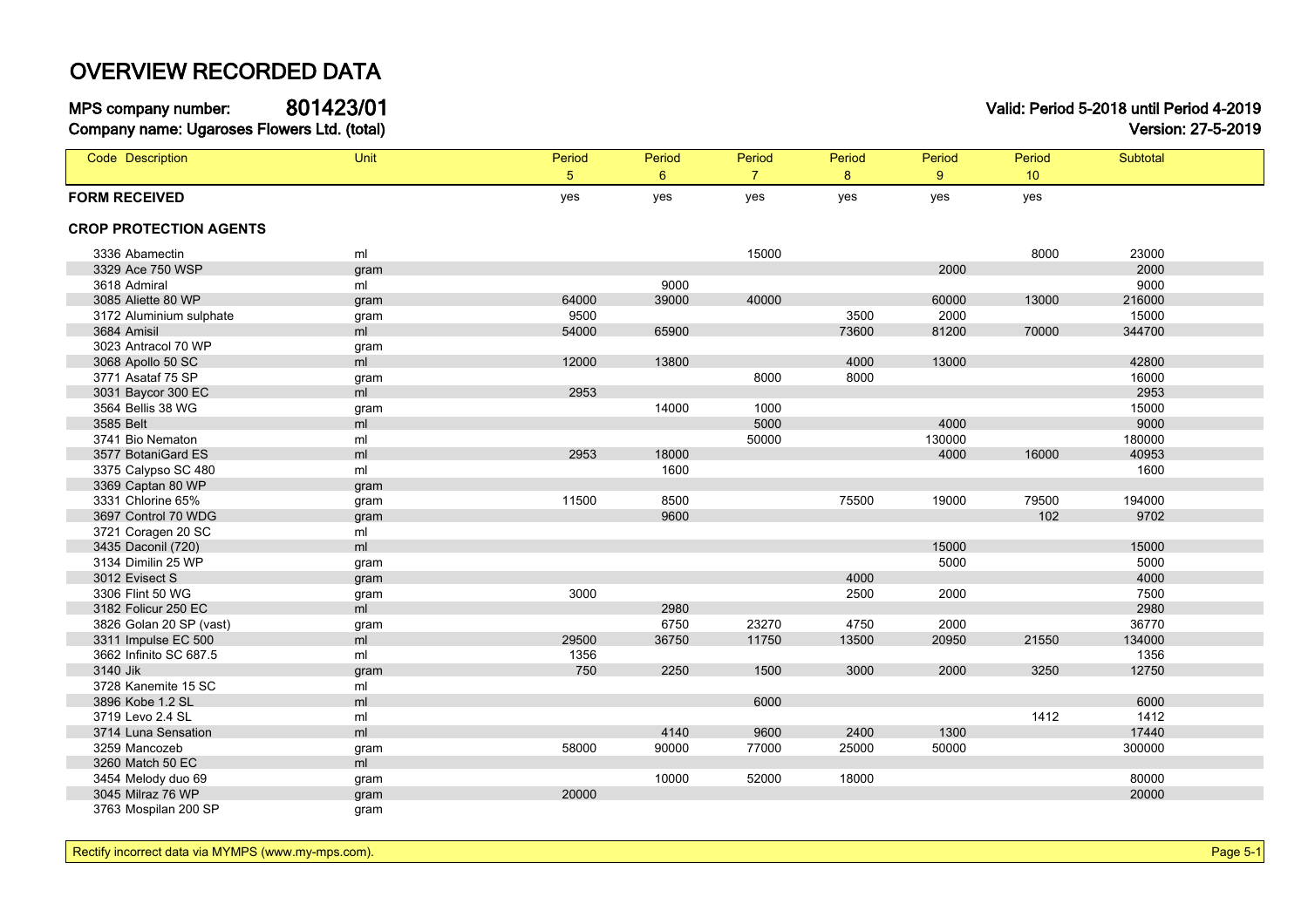#### MPS company number: Company name: Ugaroses Flowers Ltd. (total) 801423/01

#### Valid: Period 5-2018 until Period 4-2019 Version: 27-5-2019

| Code Description                          | Unit  | Period         | Period         | Period         | Period | Period | Period | Subtotal |  |
|-------------------------------------------|-------|----------------|----------------|----------------|--------|--------|--------|----------|--|
|                                           |       | $\overline{5}$ | $6\phantom{1}$ | $\overline{7}$ | 8      | 9      | 10     |          |  |
|                                           |       |                |                |                |        |        |        |          |  |
| <b>CROP PROTECTION AGENTS (Continued)</b> |       |                |                |                |        |        |        |          |  |
| 3664 Movento OD 150                       | ml    | 12             | 688            |                |        |        |        | 700      |  |
| 3436 Oberon                               | ml    |                | 10000          | 14420          | 20580  | 4000   | 12000  | 61000    |  |
| 3249 Pegasus 500 SC                       | ml    |                |                |                |        |        |        |          |  |
| 3075 Previcur N                           | ml    | 31120          | 120            | 90             | 10160  | 20970  | 4310   | 66770    |  |
| 3296 Proplant                             | ml    |                |                | 1900           | 9000   | 12000  |        | 22900    |  |
| 3642 Protect                              | gram  |                |                |                |        |        | 10000  | 10000    |  |
| 3683 Prove 1.9 EC                         | ml    |                |                |                |        |        |        |          |  |
| 3264 Ridomil Gold                         | gram  | 8000           | 2000           |                |        |        |        | 10000    |  |
| 3156 Rooting hormone 0.6%                 | gram  | 250            | 1000           | 2500           | 4000   | 2000   | 3000   | 12750    |  |
| 3077 Round-up (480)                       | ml    |                |                |                |        |        |        |          |  |
| 3054 Rovral 250 flow                      | ml    | 25310          | 8080           |                |        |        | 210    | 33600    |  |
| 3089 Secure 36 SC                         | ml    |                |                |                |        |        |        |          |  |
| 3609 Silwet gold                          | ml    |                |                | 63300          |        |        |        | 63300    |  |
| 3081 Thiovit wp                           | gram  |                |                | 10000          |        | 20000  |        | 30000    |  |
| 3056 Thiram 80 WP                         | gram  |                |                |                |        |        |        |          |  |
|                                           |       |                |                |                |        |        |        |          |  |
| <b>WATER</b>                              |       |                |                |                |        |        |        |          |  |
|                                           |       |                |                |                |        |        |        |          |  |
| 21 Total irrigation                       | m3    | 16160          | 21860          | 24790          | 21060  | 28090  | 29440  | 141400   |  |
| <b>ENERGY</b>                             |       |                |                |                |        |        |        |          |  |
|                                           |       |                |                |                |        |        |        |          |  |
| 4 Electricity usage (Total)               | kWh   | 16680          | 13516          | 14702          | 15324  | 14849  | 15612  | 90683    |  |
| 54 Diesel oil/fuel                        | litre | 1040           | 1560           | 1200           | 440    | 670    | 650    | 5560     |  |
|                                           |       |                |                |                |        |        |        |          |  |
| <b>FERTILIZERS</b>                        |       |                |                |                |        |        |        |          |  |
|                                           |       |                |                |                |        |        |        |          |  |
| 543 Calcium ammonium nitrate              | kg    | 1960           | 40             | 1214,2         | 250    | 2000   |        | 5464,2   |  |
| 909 Calcium chloride                      | kg    | 437            |                |                |        |        |        | 437      |  |
| 545 Calcium nitrate (nitrate of Lime)     | kg    | 1522,8         | 1477,3         |                | 1726,6 | 2076   | 2430   | 9232,7   |  |
| 971 EcoKsil 0+0+19.8                      | litre |                |                |                |        |        |        |          |  |
| 530 Fe EDTA-K 13%                         | kg    | 48,05          | 46,15          | 3,08           | 36,35  | 14,35  |        | 147,98   |  |
| 914 Ferrilene 4.8                         | kg    |                |                |                |        |        |        |          |  |
| 687 Libfer EDDHA 6% Fe                    | kg    |                |                | 12             | 48     | 60     | 48     | 168      |  |
| 572 Magnesium nitrate                     | kg    | 1000,2         | 0,5            | 5,5            |        |        | 950    | 1956,2   |  |
| 516 Magnesium sulphate                    | kg    | 1350,4         | 1455,2         | 1199,8         | 1400,8 | 1697,2 | 1794,6 | 8898     |  |
| 575 Manganese sulphate                    | kg    |                |                |                |        | 50     | 120    | 170      |  |
| 634 Microfeed 101                         | kg    |                | 52             | 1,88           |        | 25     | 99     | 177,88   |  |
| 943 Mn Chelate 13%                        | kg    | 12             |                | 9              |        |        |        | 21       |  |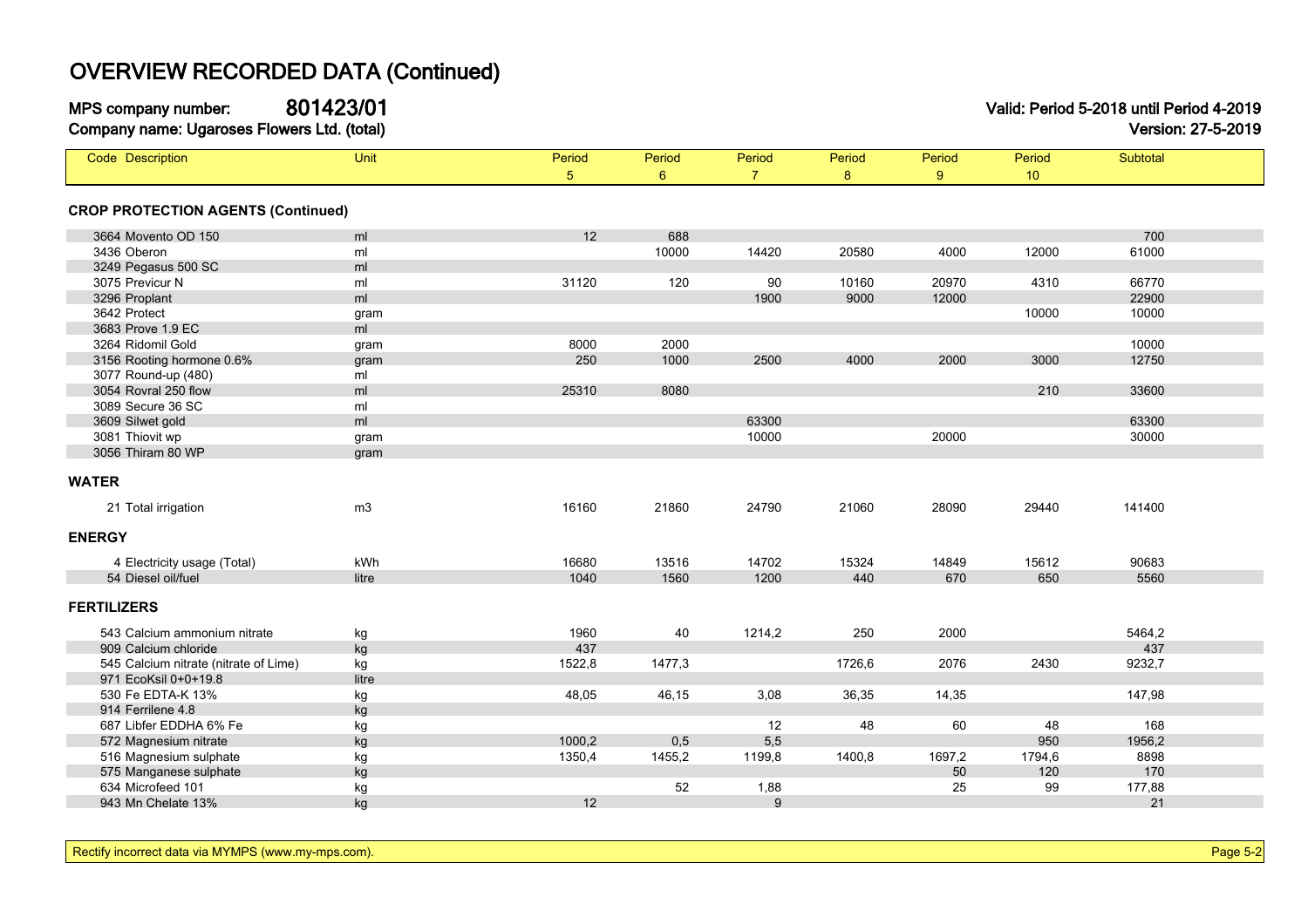#### MPS company number: 801423/01

#### Valid: Period 5-2018 until Period 4-2019 Version: 27-5-2019

Company name: Ugaroses Flowers Ltd. (total)

| Code Description                                    | <b>Unit</b>  | Period<br>5 | Period<br>6 | Period<br>7 | Period<br>8 | Period<br>9 | Period<br>10 <sup>°</sup> | Subtotal |  |
|-----------------------------------------------------|--------------|-------------|-------------|-------------|-------------|-------------|---------------------------|----------|--|
| <b>FERTILIZERS (Continued)</b>                      |              |             |             |             |             |             |                           |          |  |
| 580 Mono-ammonium phosphate (MAP)<br>$12+61.7+0$    | kg           | 156,3       | 1369,8      | 432,3       | 315,7       | 1184,7      | 1048                      | 4506,8   |  |
| 581 Mono-potassium phosphate (MKP)<br>0+52.29+33.98 | kg           |             |             | 563         | 318         | 59          |                           | 940      |  |
| 346 Nitric acid 38%                                 | litre        |             |             |             |             |             |                           |          |  |
| 738 Nitric Acid 68%                                 | litre        | 150         | 75          | 50          | 75          | 100         | 90                        | 540      |  |
| 892 NPK 12+10+18                                    | kg           |             |             |             |             |             |                           |          |  |
| 333 Phosphoric acid 59%                             | litre        |             |             | 45          | 5           |             |                           | 50       |  |
| 537 Potassium nitrate 13+0+45                       | kg           |             | 1200,6      | 1375        | 1452,2      | 1550,5      | 500,6                     | 6078,9   |  |
| 590 Sequestrene FE 138                              | kg           |             |             | 11          |             |             |                           | 11       |  |
| 956 Veni Shine HC 9+0+6                             | litre        |             |             |             | 60          |             | 11                        | 71       |  |
| <b>ENVIRONMENTAL CLUSTERS</b>                       |              |             |             |             |             |             |                           |          |  |
|                                                     | Indoor crops |             |             |             |             |             |                           |          |  |
| 2014 ROSE                                           | m2           | 130000      | 130000      | 130000      | 130000      | 130000      | 130000                    |          |  |
|                                                     | Subtotal     | 130000      | 130000      | 130000      | 130000      | 130000      | 130000                    |          |  |